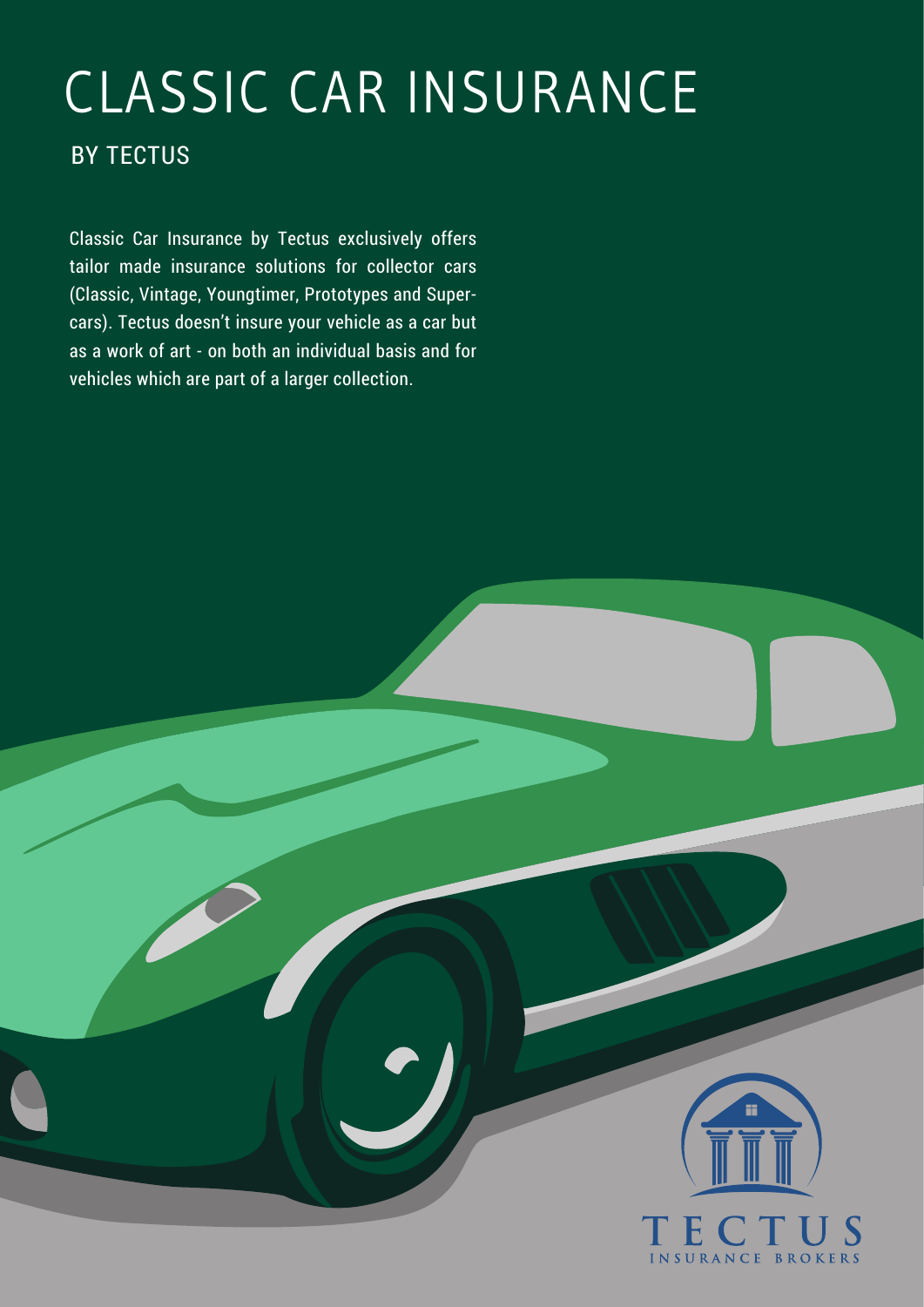

# WHY CLASSIC CAR INSURANCE BY TECTUS?

- Stationary and movement risks insurable
- Individualized solutions for single vehicles, collections, as well as museums
- Specialized Claims team

# HIGHLIGHTS

- Comprehensive and clear insurance conditions
- World wide tailor made all risk cover
- Collections insurable under one contract
- Up to 20% provision in case of increase in value
- No objection due to gross negligence up to € 15,000
- Client may terminate the contract at any time
- No bonus/malus system
- High-value insurance capacities
- Only 8 exclusions, everything else is insured

# LOSS EXAMPLES

## BAD LUCK FROM ABOVE

All good things come from above? In the exhibition hall of a car museum, a ceiling spotlight comes loose – fortunately not during opening hours. The light falls onto a Ferrari 860 Monza standing below and causes damage amounting to €€ 11,000.

The entire amount is compensated.

#### HATCH DOWN

A client and his family have taken their prized 1930's Rolls Royce on a drive outside in the bright, sunny weather and returns to park it back into their garage. They put their vehicle in reverse and begin to pull in. Suddenly, the automatic garage door begins to shut on its own. The client isn't able to react in time, and the door crushes the entire front end of the vehicle. Various car parts have to be sent to England to be restored.

The damages amounting to  $\epsilon$  35,000 are compensated completely.

*A collectible car is the treasure of a lifelong passion of any collector – whether lovingly restored, original, or acquired in perfect condition. For the collector who invests so much time and love into caring for their vehicle a comprehensive insurance coverage for their collectible is a requirement. Otherwise, each and every drive ending in a scratch or even an accident can lead to a lot of frustration for the owner.*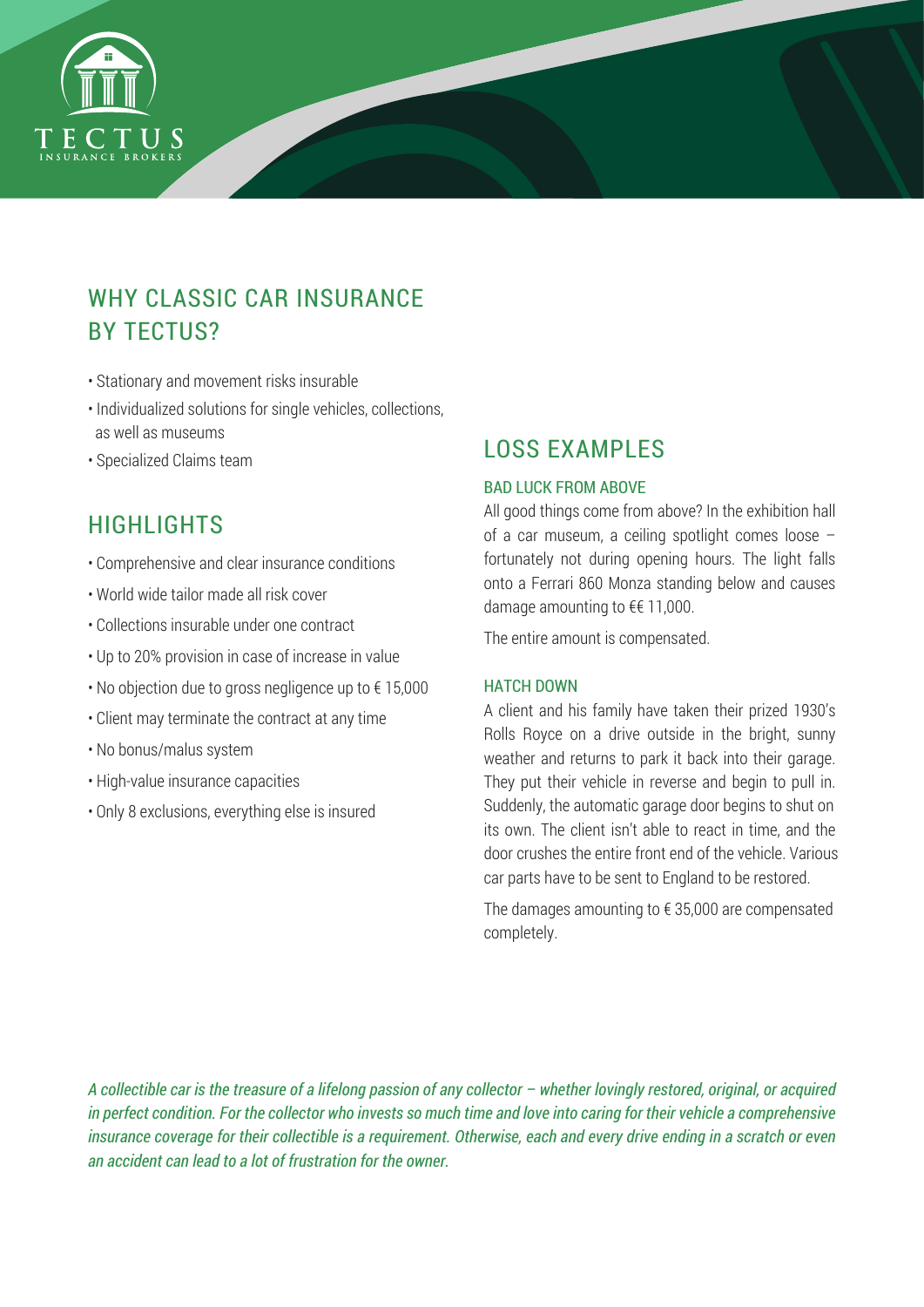

# **TECTUS**

- Agreed value
- Only 8 exclusions, everything else is insured!
- Value conservation and adjustment

#### Only 8 exclusions:

1.Damage by intent; for damages caused by gross negligence, we are entitled to reduce benefits to an amount commensurate with the severity of your actions. In case of damage caused by fire, explosion, or damage adding up to the amount of  $f$  15,000, we waive the right to refuse cover on the basis of gross negligence;

2. Damages arising during the transport of an insured vehicle by a third party; this does not apply for transports which have already been registered; for transports of vehicles with a value of up to € 50,000, no prior registration is required;

3. Damages caused by atmospheric precipitations, humidity, dryness, light and temperature influences; unless they are caused by storm, hail, leakage, explosion or fire damage;

4. Damages occurring during participation in various driving events which require the reaching of top speeds or during the corresponding test drives (regularity races do not apply here);

5. Direct damages caused by repair, restoration, the use of defective materials or structural defects;

6. Direct damages arising from age-related wear or tear (i.e. oxidation, corrosion, rust, material fatigue, etc.) as well as operation errors and equipment loss;

7. Damages caused by nuclear energy, radioactivity and biological or chemical agents, including direct and indirect consequential damages;

8. Direct damages caused by civil unrest, warfare, or the order of a higher authority.

# CONVENTIONAL INSURANCE

- Complicated insurance system
- No value conservation or adjustment
- Only named perils insured
- Risk of deficient cover

FULLY COMPREHENSIVE INSURANCE / THIRD-PARTY INSURANCE SNOWSLIDES AND AVALANCHES / GARAGE INSURANCE DAMAGE CAUSED BY GAME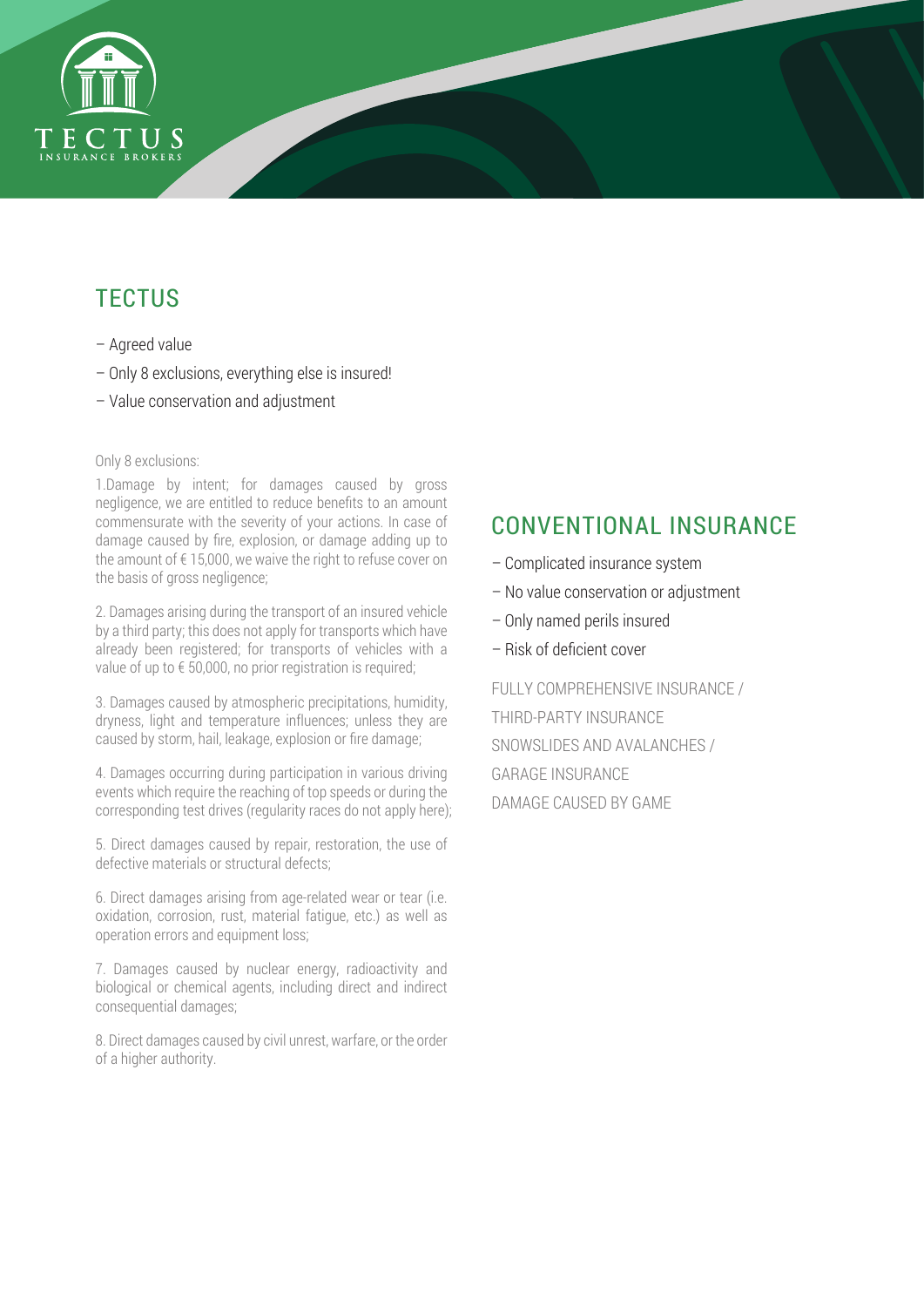

# **QUESTIONS**

#### Who is backing my insurance contract at Tectus?

Your insurance is handled primarily by Lloyd's of London. Lloyd's is an exclusive market which offers exceptional coverage for the risks of their customers. Lloyd's boasts a one-of-a-kind pool of underwriting expertise and experience and has acted as the synonym for "The" insurance provider for 325 years.

## Does membership in an Oldtimer Club qualify as a condition for insurance?

A club membership is not necessary with Tectus; your vehicles are regarded as independent objects of your valuable private property.

#### What does "agreed values" mean?

In the case of damage or loss, a fixed value for your vehicle which was already agreed upon between the client and the insurance before the loss will be compensated to the client. This "agreed value" is in line with market requirements and is determined by our specialists with expertise and detailed knowledge based on your information. This simplifies the processing of your claim. Additionally, no further proof of value will be requested.

#### What does a 20% increase in value mean?

Insurance coverage with agreed values offers the advantage of taking into account any increases in value. During the period of insurance, a 20% increase in value of the vehicle is included in the insurance. Nevertheless, we work together with the client to re-adjust this agreed value on an annual basis.

#### Liability insurance / registration?

Naturally, Tectus also offers classic insurance services. We see ourselves as a service provider in the traditional sense and are available for rapid implementation.

#### What about insurance for events?

Regularity races (i.e. Mille Miglia, etc) are automatically insured. However, driving events where the goal is the attainment of maximum speeds are principally excluded from coverage.

### Does an everyday car need to be insured parallel to a classic car?

No, our insurance solution has been specifically designed for classic cars.

## How old does my classic car need to be to qualify for Classic Cars Insurance from Tectus?

We are able to insure a wide range of classic cars. including "Youngtimer" or modern collector vehicles.

## How does insurance work for transport by a third party?

Such insurance is from a technical perspective unproblematic. However, it is necessary to specifically register the transport before it has commenced. Naturally, it is also important to ensure that the carrier handles your classic car properly and professionally.

## What is special about Tectus?

As the only consulting company of its type in Europe, Tectus specializes in the field of art and valuable private property. Through an ever-expanding portfolio of innovative products and exceptional services, Tectus has in recent years established itself within the international market and become a successful player in the art insurance industry.

Tectus is distinguished by its individual insurance concepts which are tailored to the needs of our clients.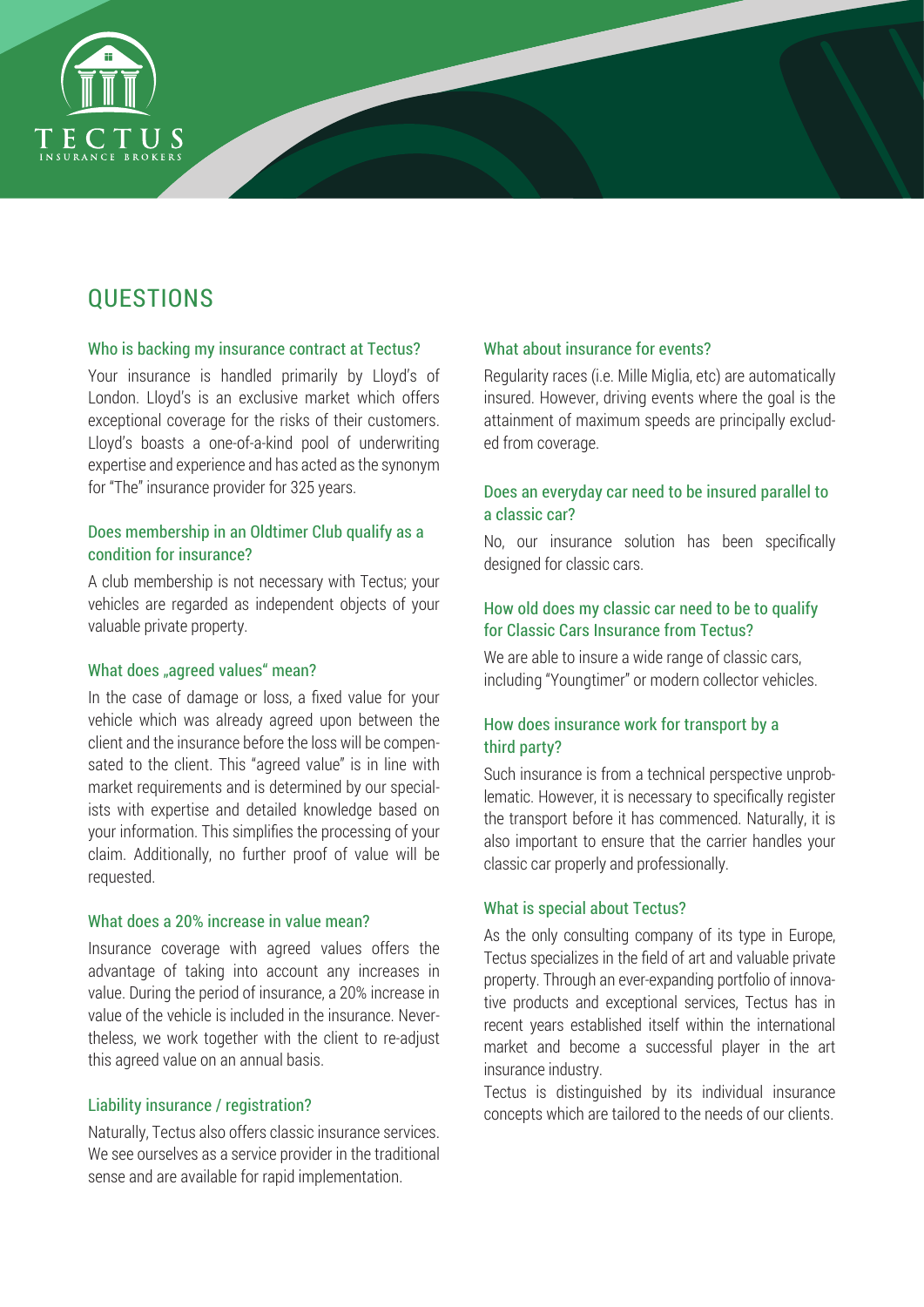

Please return by Telefax or E-Mail to Tectus, Fax: +43 1 996 15 96 – 20, Email:info@tectusbrokers.com

# QUESTIONNAIRE FOR CLASSIC CARS INSURANCE BY BY TECTUS

| <b>POLICY HOLDER</b>                                                                  |                      |  |  |  |  |
|---------------------------------------------------------------------------------------|----------------------|--|--|--|--|
| Last Name:                                                                            | First Name:          |  |  |  |  |
| Street, No.:                                                                          | Country:             |  |  |  |  |
| Postcode, City:                                                                       | Date of Birth:       |  |  |  |  |
|                                                                                       |                      |  |  |  |  |
| <b>LOCATION OF VEHICLE / GARAGE</b>                                                   |                      |  |  |  |  |
| Street, No.:                                                                          | <b>Public Garage</b> |  |  |  |  |
| Postcode, City:                                                                       | Private Garage       |  |  |  |  |
| yes, with connection to an alarm<br>Is an intrusion detection system available?<br>no |                      |  |  |  |  |

## DRIVERS

Please specify the drivers of the vehicle. The minimum age for drivers is 25 years.

| Name | <b>Year of Birth</b> |
|------|----------------------|
|      |                      |
|      |                      |
|      |                      |

#### Pre-existing damages

In the last 5 years, have any damages been incurred by the above-named drivers?

 $\Box$  no, no damages  $\Box$  yes, the following damages have occurred:

#### VEHICLES

Please specify which vehicles are to be insured. In case there is not enough space, please attach a sheet with further details to this questionnaire.

|   | Vehicle, Type & Model | Year of<br>manufacture | Mileage | Running<br>performance/Year | Value of vehicle |
|---|-----------------------|------------------------|---------|-----------------------------|------------------|
|   |                       |                        |         |                             |                  |
|   |                       |                        |         |                             |                  |
| ◡ |                       |                        |         |                             |                  |

Participation in events which require the reaching of top speeds as well as corresponding test drives are principally excluded from the insurance coverage. (Regularity races are insured.)

Please feel free to provide us with any additional information or notes on a separate sheet of paper.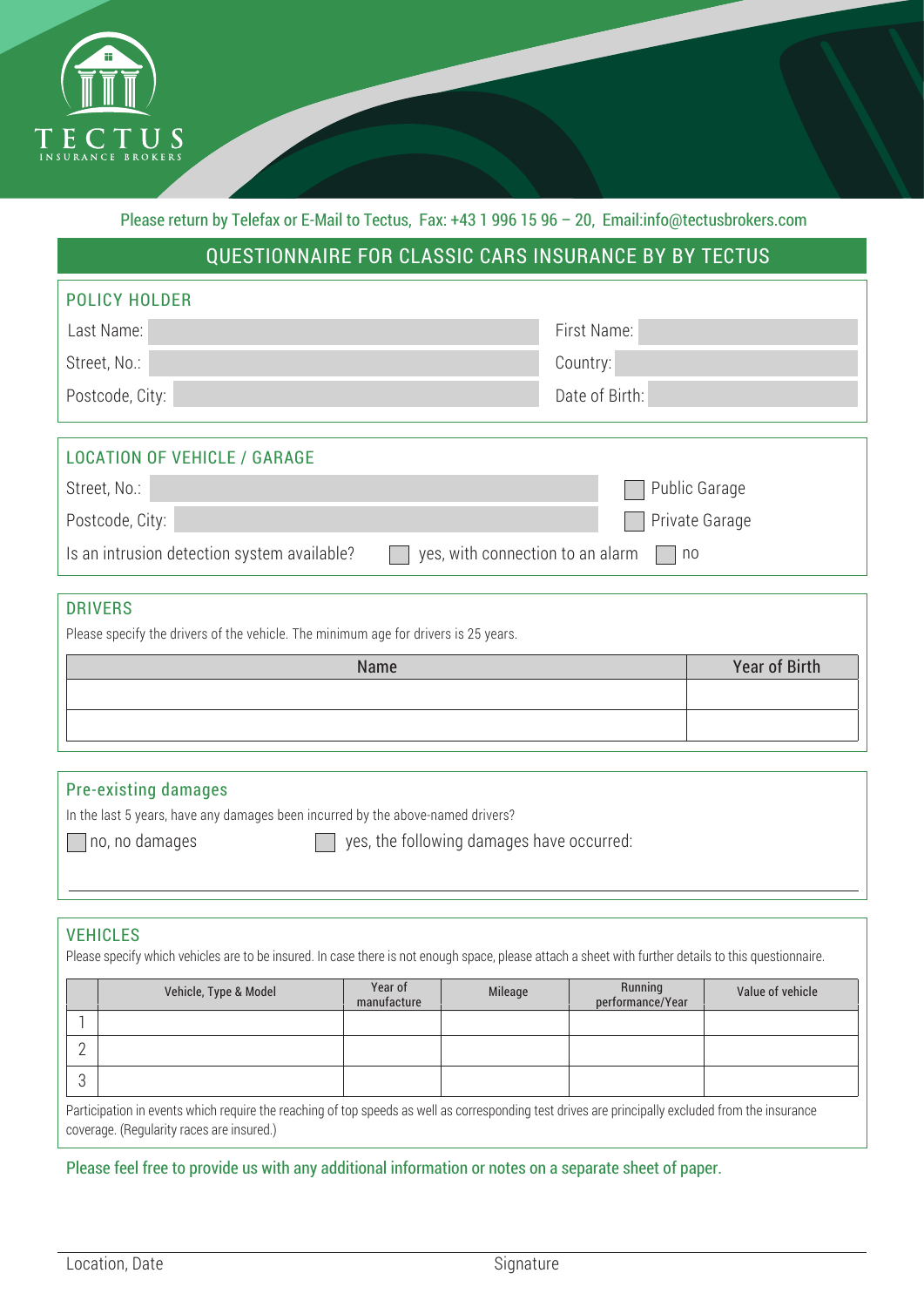

# WE WILL PROVIDE THE CURRENT MARKET VALUE ASSESSMENT!

Your vehicle will then be insured at this agreed value.

# PLEASE FILL IN THE FIELDS BELOW

In case any expert reports (max. 3 years old) are available, please submit.

Purchase price & restoration costs (in case any invoices are available, please attach copies to this questionnaire)

Please include 5 photos (front, from the side, engine compartment, interior, vin/chassis number)

Features (i.e. matching numbers, bodywork untouched, barn find, special series, racing history, etc.)

Vehicle adjustment value (to be completed by Tectus)

#### CONTACT

## **Tectus** Insurance Brokers

Tectus Risk Management und Versicherungsmakler GmbH Landhausgasse 2/14 1010 Wien, Austria Tel. +43 1 996 15 96-100 Fax +43 1 996 15 96 -20 info@tectusbrokers.com

## Classic Media - a division of CMCompanies GmbH Claus Müller, Classic Motoring Consultant

Gut Badersfeld Dachauer Str. 38 D - 85764 Oberschleißheim Tel. +49 89/315 626 01 Fax +49 89/315 626 90 M +49 171/526 10 50 info@classicmedia.de www.classicmobil.de